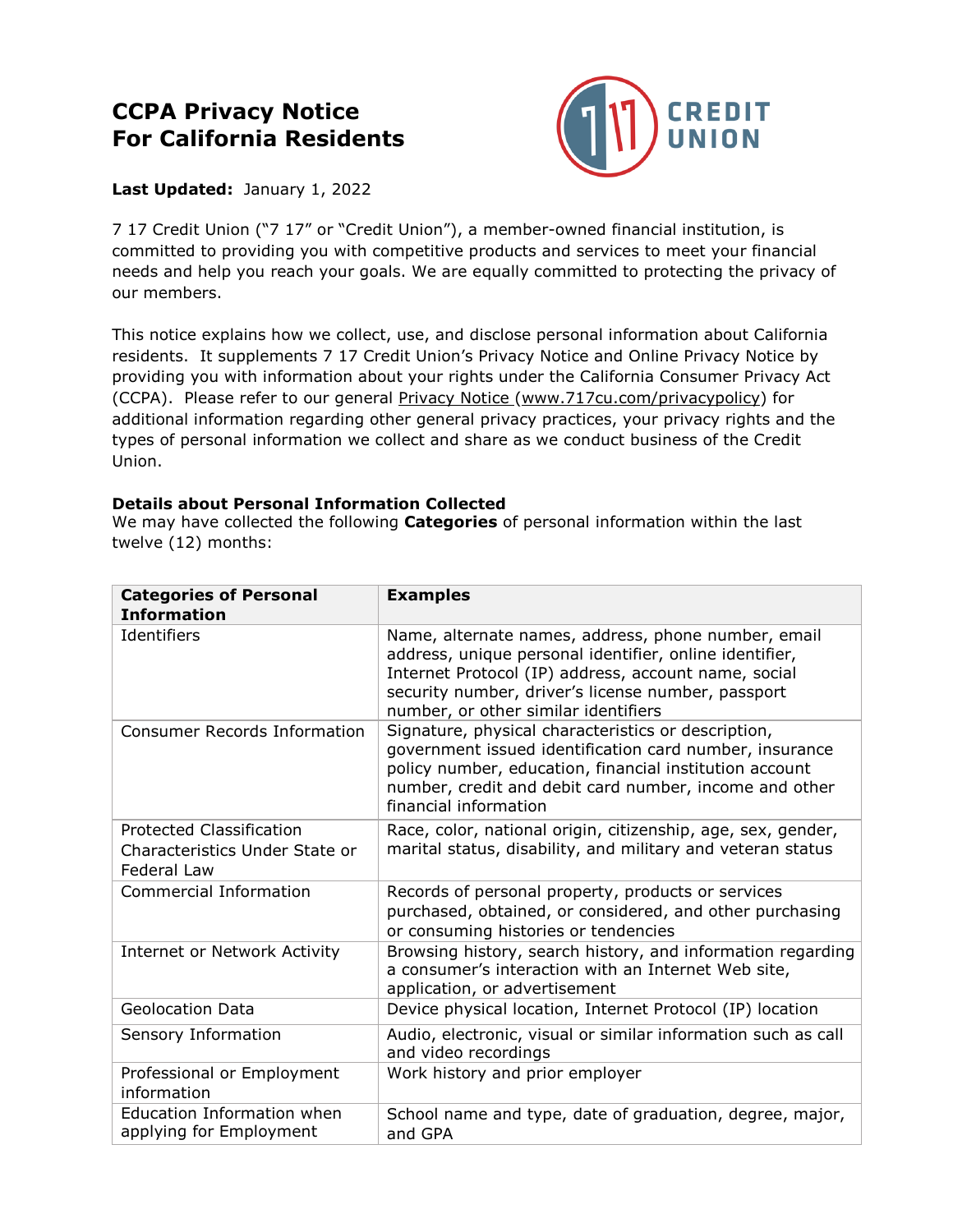| Inferences | Inferences drawn from any of the information identified |
|------------|---------------------------------------------------------|
|            | pherein to create a profile, for example, reflecting an |
|            | individual's preferences and characteristics            |

We may collect personal information from the following **Sources**:

- Directly from you
- • From your devices, such as when you visit our websites, online and mobile applications
- Other individuals, such as your authorized agent, guardian or attorney-in-fact
- Service Providers or vendors who provide services on behalf of 7 17 Credit Union
- Affiliates
- Joint marketing partners
- Government entities and public record sources
- • Other third parties you may consent to during an application such as employers and financial institutions
- Credit reporting agencies
- Consumer data resellers
- Social networks

 We may collect or disclose personal information for one or more of the following **Business or Commercial Purposes**:

- To create, maintain, customize, and secure your relationship with us.
- • To verify the identity of the person conducting the account transaction or inquiry with us or our service providers.
- To process your requests, inquiries, applications, transactions, and payments.
- • To fulfill a request for which the information was provided. For example, if you share your name and contact information to request a payment quote, apply for membership or a product, or ask a question about our products or services, we will use that personal information to respond to the inquiry.
- • To provide, develop, support, evaluate, improve and personalize your experience on our website, mobile applications, products, and services.
- • To personalize your online experience and to deliver content, product and service offerings relevant to your interests, including targeted offers and ads through our website, third-party sites, and by email or text message.
- • To prevent fraud and help maintain the safety, security, and integrity of our website, products and services, databases, other technology assets, and business.
- • For testing, research, analysis, data analytics, and product development, including to develop and improve our website, products, and services.
- To perform accounting, auditing and other internal functions.
- • To comply with and enforce legal and regulatory requirements, contractual obligations, and our policies.
- • To respond to law enforcement requests as required by applicable law, court order, or governmental regulations or guidance.
- • For any other purposes that we may specifically disclose at the time you provide or we collect your information.

## **Disclosure of Personal Information**

 In the preceding 12 months, we have disclosed consumer personal information to Service Providers and the following categories of third parties in order to carry out specific business or commercial purposes as described herein:

• Vendors who provide services on 7 17's behalf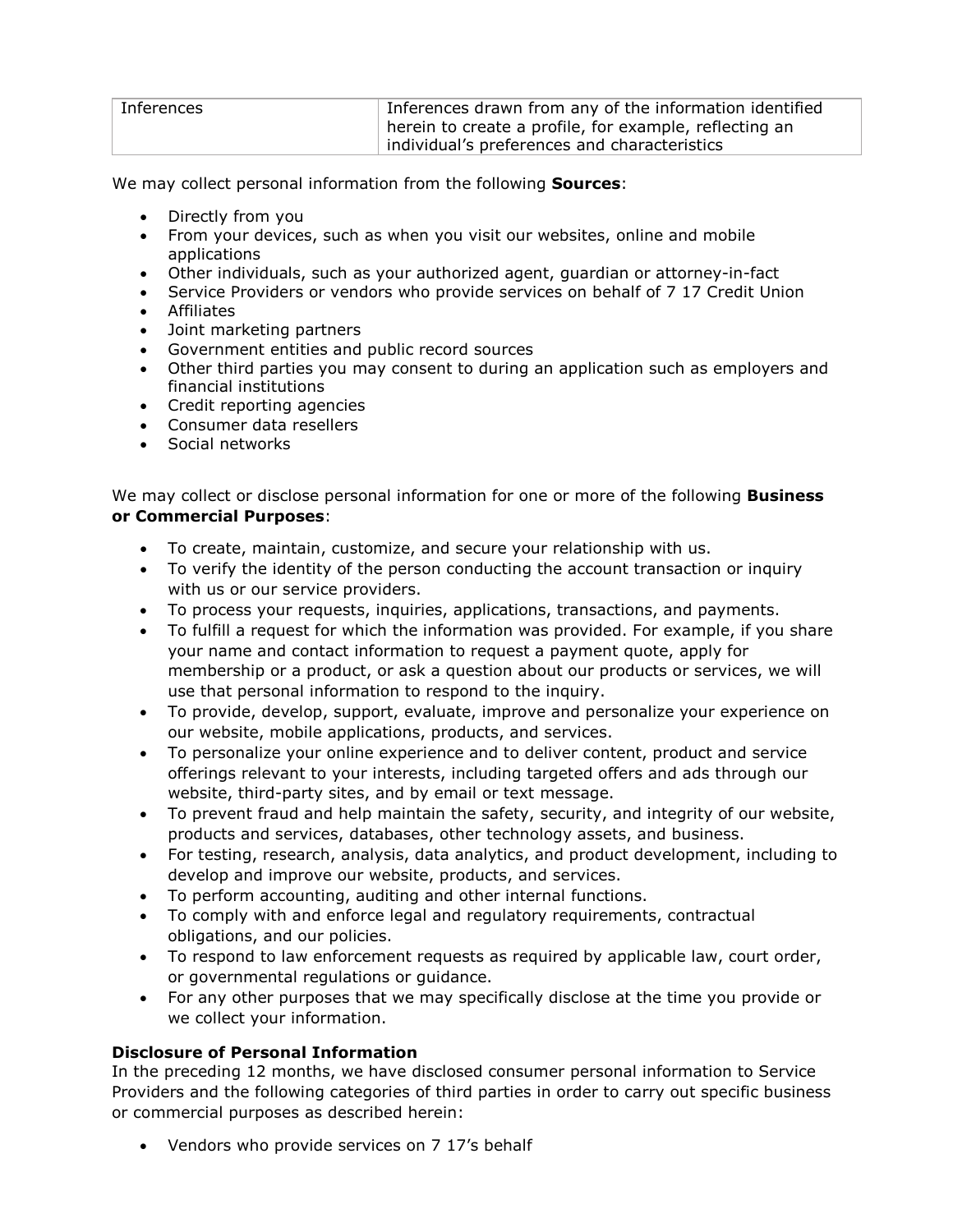- Professional services organizations, such as auditors and law firms
- Business partners
- Data analytics providers
- Government entities
- Credit and other consumer reporting agencies
- Other entities at your request

#### **Sale of Personal Information**

 7 17 Credit Union has not sold any personal information to third parties in the preceding 12 months, including the personal information of minors under 16 years of age. In addition, we do not and will not sell personal information regardless of age, therefore we do not offer members the ability to opt-out of the sale of such information.

#### **Right to Know About Personal Information Collected, Disclosed, or Sold**

 You have the right to request that 7 17 Credit Union disclose what personal information it collects, uses, discloses, and sells.

#### **Right to Request the Deletion of Personal Information**

 You have the right to request the deletion of personal information unless it is necessary for the Credit Union or its service providers to:

- Complete the transaction for which the information was collected.
- • Provide a product or service you have requested or reasonably anticipated within the context of 7 17's ongoing relationship with you.
- Fulfill a contract between 7 17 and you.
- • Detect security incidents; protect against malicious, deceptive, fraudulent, or illegal activity; or prosecute those responsible for that activity.
- Debug or identify and repair errors.
- Comply with a legal obligation.
- • Otherwise use your information internally, in a lawful manner that is compatible with the context in which you provided the information.

#### **Exercising Your Right to Know or Delete Personal Information**

We require you to complete a "<u>Request to Know or Delete</u>" form that will provide us with the appropriate information to fulfill your request. We provide three options to obtain this form:

 **Option 1)** Submit a request by sending an email to: [Privacy@717cu.com.](mailto:Privacy@717cu.com) The form will be sent to you by email unless you provide a mailing address and instructions to send the form by mail.

 **Option 2)** Call our Teleservices department at 800-775-7741 to request a paper form be mailed to you.

**Option 3)** Visit [www.717cu.com,](http://www.717cu.com/) click on the privacy policy link and follow the instructions to complete and submit an online "<u>Request to Know or Delete</u>" form.

 You will be asked to provide information which may include your name, account number, date of birth, address, phone number, the last 4 of your Social Security Number and/or a copy of an unexpired, government issued identification. We will use the identifying information you provide to attempt to verify your identity. At our discretion, we may require the form to be notarized, and we may use a third-party provider to assist in verification. If we are not able to verify the request is legitimate, or the requestors identity, we will not fulfill the request.